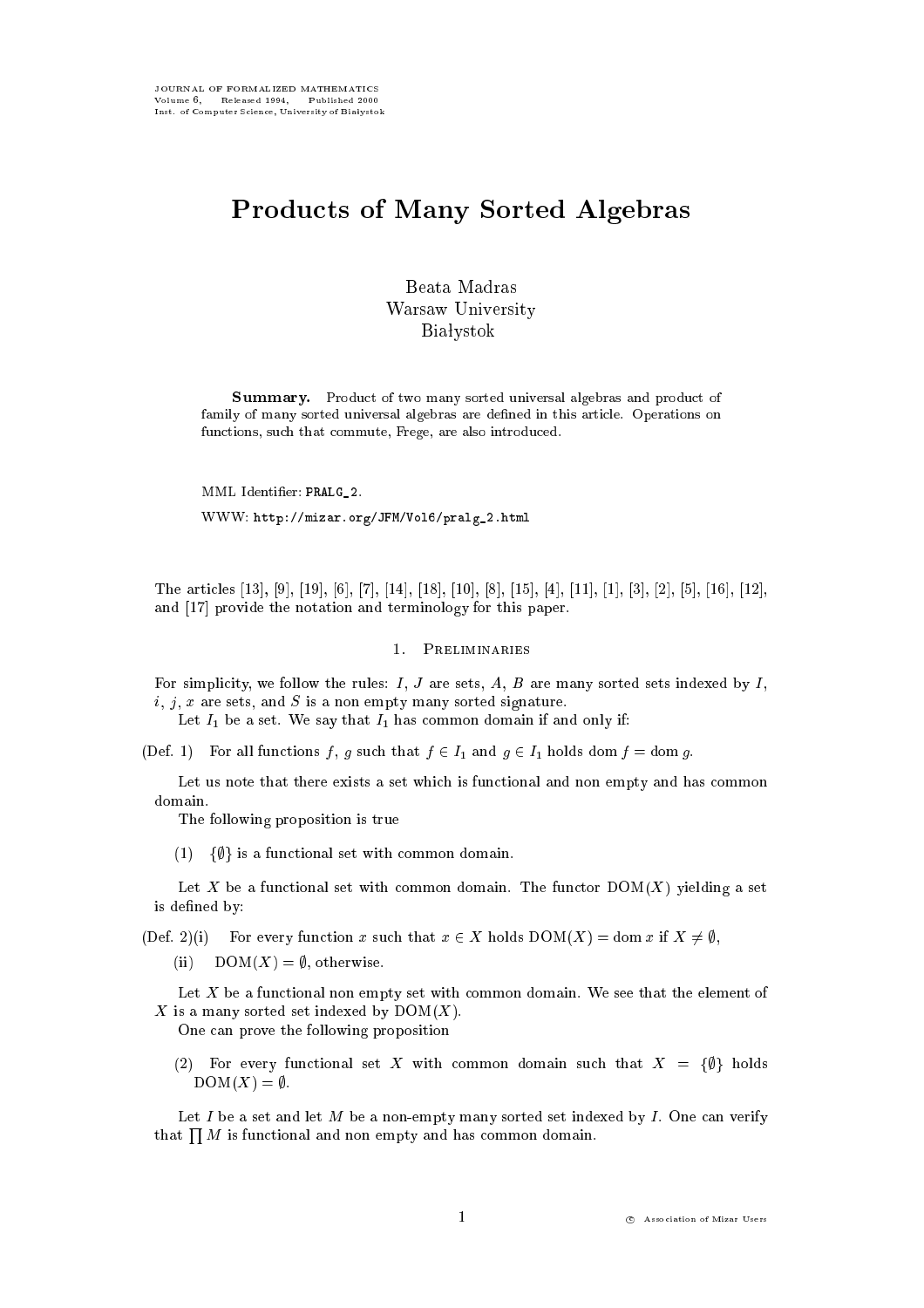#### **OPERATIONS ON FUNCTIONS**  $2<sup>1</sup>$

The scheme LambdaDMS deals with a non empty set A and a unary functor  $\mathcal F$  yielding a set, and states that:

There exists a many sorted set  $X$  indexed by  $A$  such that for every element d of A holds  $X(d) = \mathcal{F}(d)$ 

for all values of the parameters.

Let f be a function. The functor commute  $(f)$  yielding a function yielding function is defined by:

(Def.  $\delta$ ) commute(f) = curry uncurry f.

The following propositions are true:

- (3) For every function f and for every set x such that  $x \in \text{dom commute}(f)$  holds  $(\text{commute}(f))(x)$  is a function.
- (4) For all sets A, B, C and for every function f such that  $A \neq \emptyset$  and  $B \neq \emptyset$  and  $f \in (C^B)^A$  holds commute $(f) \in (C^A)^B$ .
- (5) Let A, B, C be sets and f be a function. Suppose  $A \neq \emptyset$  and  $B \neq \emptyset$  and  $f \in (C^B)^A$ . Let g, h be functions and x, y be sets. Suppose  $x \in A$  and  $y \in B$  and  $f(x) = g$ and  $(\text{commute}(f))(y) = h$ . Then  $h(x) = g(y)$  and  $\text{dom } h = A$  and  $\text{dom } g = B$  and  $\text{rng } h \subset C$  and  $\text{rng } g \subset C.$
- (6) For all sets A, B, C and for every function f such that  $A \neq \emptyset$  and  $B \neq \emptyset$  and  $f \in (C^B)^A$  holds commute(commute(f)) = f.
- $(7)$  commute $(\square) = \square$ .

Let F be a function. The functor  $\blacksquare$ commute(F) yielding a function is defined by the conditions (Def. 6).

- (Def. 6)(i) For every x holds  $x \in \text{dom } \blacksquare \text{commute}(F)$  iff there exists a function f such that  $f \in \text{dom } F$  and  $x = \text{commute}(f)$ , and
	- (ii) for every function f such that  $f \in \text{dom } \blacksquare \text{commute}(F)$  holds  $(\blacksquare \text{commute}(F))(f) =$  $F$ (commute $(f)$ ).

The following proposition is true

(8) For every function F such that dom  $F = \{\emptyset\}$  holds  $\blacksquare$ commute(F) = F.

Let F be a function yielding function and let f be a function. The functor  $F \nleftrightarrow f$  yields a function and is defined as follows:

(Def. 7) dom( $F \leftrightarrow f$ ) = dom F and for every set x such that  $x \in$  dom F holds  $(F \leftrightarrow f)(x)$  =  $F(x)(f(x)).$ 

Let f be a function yielding function. Then  $Fregef$  is a many sorted function indexed by  $\prod(\mathrm{dom}_{\kappa} f(\kappa))$  and it can be characterized by the condition:

(Def. 8) For every function g such that  $g \in \prod(\mathrm{dom}_{\kappa} f(\kappa))$  holds  $(\mathrm{Free}(f))(g) = f \leftrightarrow g$ .

Let us consider I, A, B. The functor  $[[A, B]]$  yields a many sorted set indexed by I and is defined by:

(Def. 9) For every i such that  $i \in I$  holds  $[[A, B]](i) = [A(i), B(i)].$ 

Let us consider I and let A, B be non-empty many sorted sets indexed by I. Observe that  $[A, B]$  is non-empty.

Next we state the proposition

<sup>1</sup> The denitions (Def. 3) and (Def. 4) have been removed.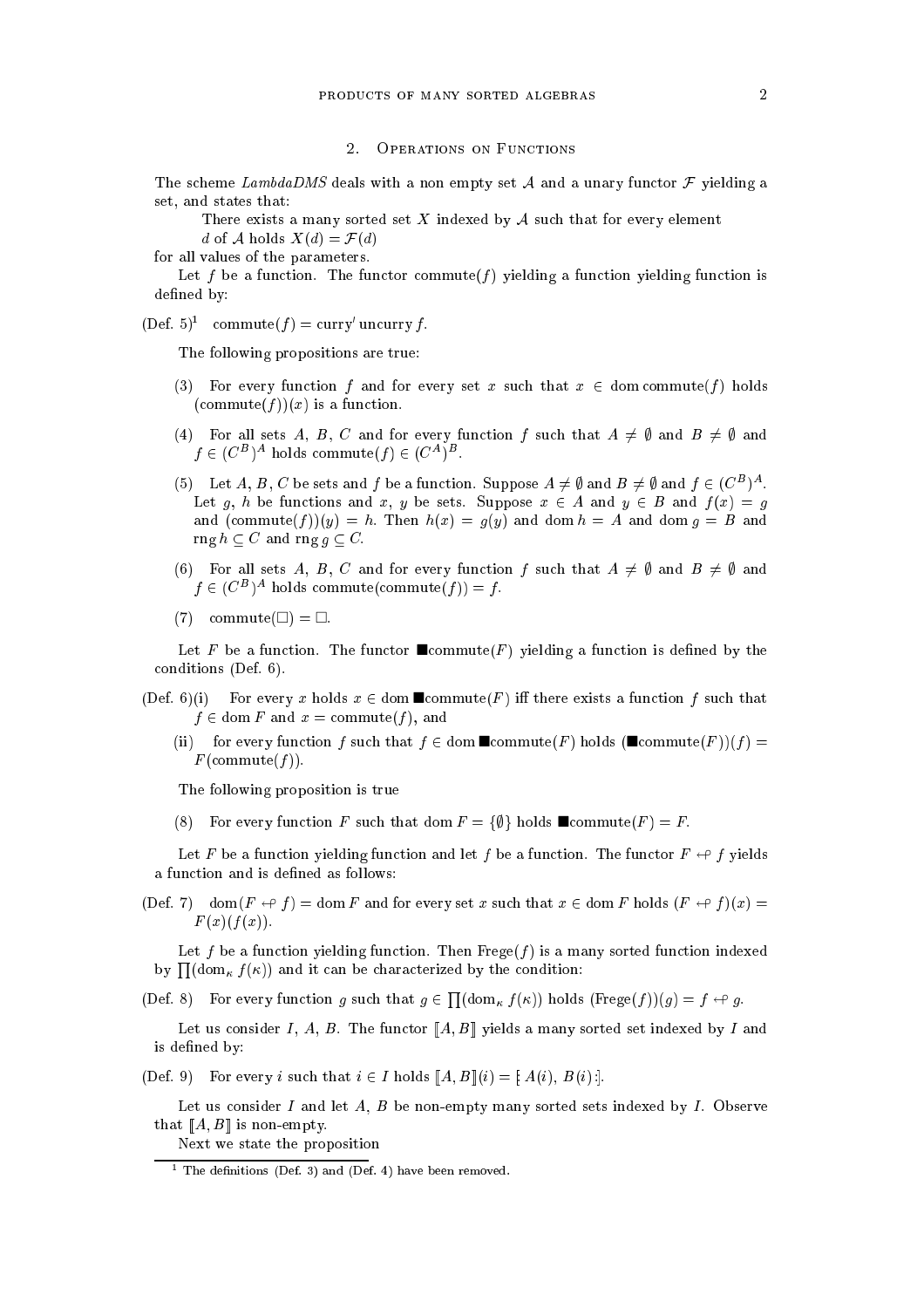(9) Let I be a non empty set, J be a set, A, B be many sorted sets indexed by I, and f be a function from J into I. Then  $[[A, B]] \cdot f = [A \cdot f, B \cdot f]]$ .

Let I be a non empty set, let us consider J, let A, B be non-empty many sorted sets indexed by 1, let  $p$  be a function from J into I , let  $r$  be a function from J into I, let  $\jmath$ be a set, let f be a function from  $(A^u + p)(j)$  into  $(A \cdot r)(j)$ , and let g be a function from  $(D^{\mu} \cdot p)(j)$  into  $(D \cdot r)(j)$ . Let us assume that  $j \in J$ . The functor  $||[j, g||]$  yielding a function from  $(\|A, B\|^n \cdot p)(\eta)$  into  $(\|A, B\| \cdot r)(\eta)$  is defined by:

(Def. 10) For every function h such that  $h \in (||A, B||' \cdot p)(\eta)$  holds  $||f, g||(h) = \langle f(p r 1(h)),$  $g(\text{pr2}(h))$ .

Let  $I$  be a non empty set, let us consider  $J$ , let  $A$ ,  $B$  be non-empty many sorted sets indexed by  $I$ , let  $p$  be a function from J into  $I$  , let  $r$  be a function from J into  $I$ , let  $\overline{r}$ be a many sorted function from  $A^{\mu}$   $\cdot$   $p$  filto  $A$   $\cdot$   $r,$  and let  $G$  be a many sorted function from  $B^{\#} \cdot p$  into  $B \cdot r$ . The functor  $||F, G||$  yields a many sorted function from  $||A, B||^{\#} \cdot p$  into  $[[A, B]] \cdot r$  and is defined by the condition (Def. 11).

(Def. 11) Let given *j*. Suppose  $j \in J$ . Let f be a function from  $(A^u + p)(j)$  into  $(A + r)(j)$ and g be a function from  $(B^u \cdot p)(j)$  into  $(B \cdot r)(j)$ . If  $j = r(j)$  and  $g = G(j)$ , then  $\Vert F, G \Vert (j) = \Vert f, g \Vert.$ 

#### FAMILY OF MANY SORTED UNIVERSAL ALGEBRAS  $\mathbf{R}$

Let us consider I, S. A many sorted set indexed by I is said to be an algebra family of I over S if:

(Def. 12) For every i such that  $i \in I$  holds it(i) is a non-empty algebra over S.

Let I be a non empty set, let us consider  $S$ , let A be an algebra family of I over  $S$ , and let *i* be an element of *I*. Then  $A(i)$  is a non-empty algebra over *S*.

Let S be a non empty many sorted signature and let  $U_1$  be an algebra over S. The functor  $|U_1|$  yielding a set is defined by:

(Def. 13)  $|U_1| = |\text{Jrng}$  (the sorts of  $U_1$ ).

Let  $S$  be a non empty many sorted signature and let  $U_1$  be a non-empty algebra over S. Observe that  $|U_1|$  is non empty.

Let I be a non empty set, let S be a non empty many sorted signature, and let A be an algebra family of I over S. The functor |A| yielding a set is defined as follows:

 $(\text{Def. } 14)$   $|A| = |f(A(i))| : i$  ranges over elements of  $I$ .

Let I be a non empty set, let S be a non empty many sorted signature, and let A be an algebra family of I over S. Observe that  $|A|$  is non empty.

#### PRODUCT OF MANY SORTED UNIVERSAL ALGEBRAS  $\overline{4}$

Next we state two propositions:

- (10) Let S be a non void non empty many sorted signature,  $U_0$  be an algebra over S, and o be an operation symbol of S. Then  $Args(o, U_0) = \prod((the sorts of U_0) \cdot Airty(o))$ and dom((the sorts of  $U_0$ )  $\cdot$  Arity(*o*)) = dom Arity(*o*) and Result(*o*,  $U_0$ ) = (the sorts of  $U_0$ )(the result sort of  $o$ ).
- (11) Let S be a non void non empty many sorted signature,  $U_0$  be an algebra over S, and o be an operation symbol of S. If Arity(o) =  $\varepsilon$ , then Args(o,  $U_0$ ) =  $\{\Box\}$ .

Let us consider S and let  $U_1, U_2$  be non-empty algebras over S. The functor  $[U_1, U_2]$ yielding an algebra over  $S$  is defined as follows: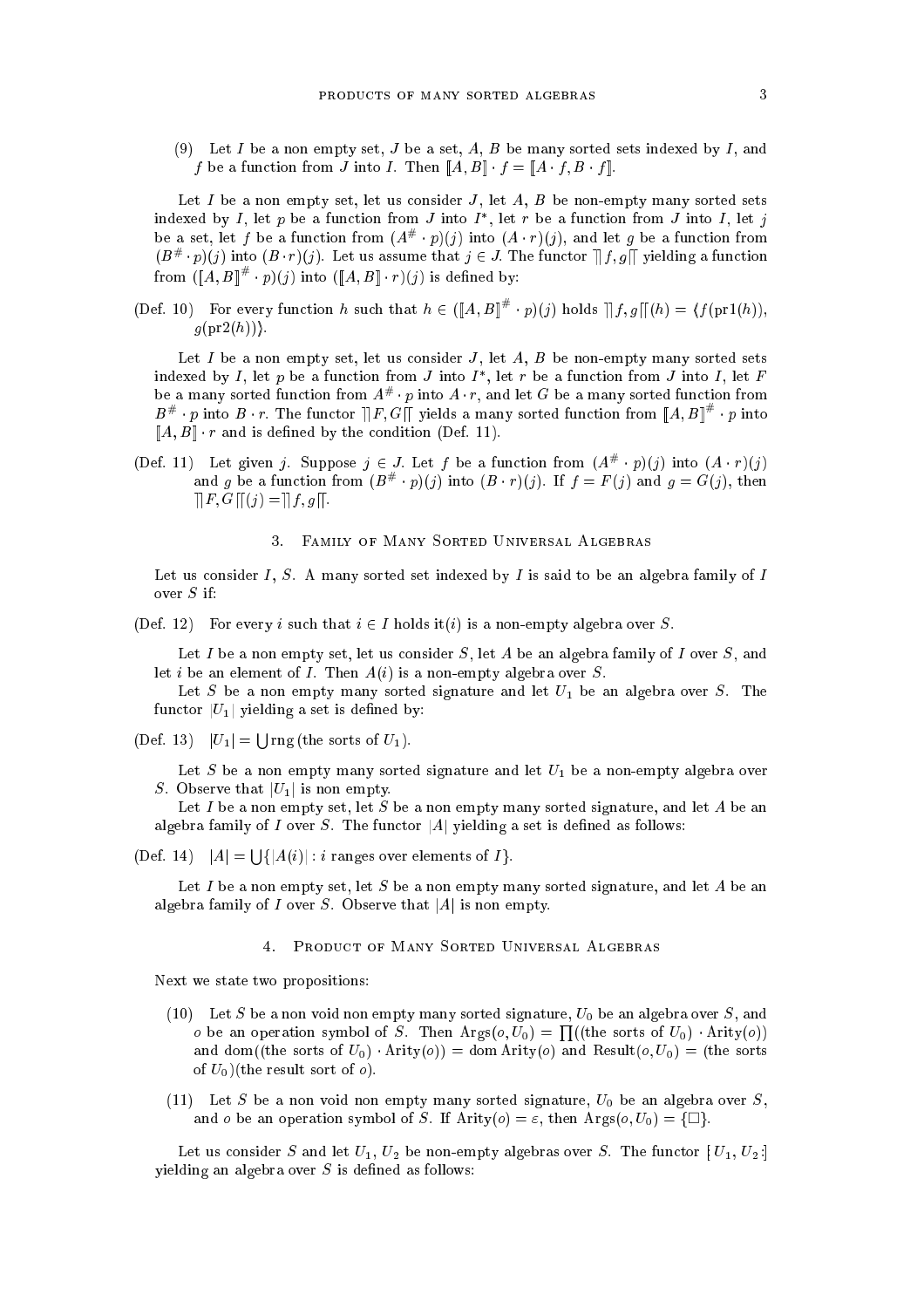(Def. 15)  $[U_1, U_2] = \langle$  [the sorts of  $U_1$ , the sorts of  $U_2$  ], ] the characteristics of  $U_1$ , the characteristics of  $U_2$   $\langle \cdot \rangle$ .

Let us consider S and let  $U_1$ ,  $U_2$  be non-empty algebras over S. One can verify that  $[U_1, U_2]$  is strict.

Let us consider I, S, let s be a sort symbol of S, and let A be an algebra family of I over S. The functor Carrier $(A, s)$  yielding a many sorted set indexed by I is defined as follows:

- (Def. 16)(i) For every set i such that  $i \in I$  there exists an algebra  $U_0$  over S such that  $U_0 = A(i)$  and  $(Carrier(A, s))(i) = (the sorts of U_0)(s)$  if  $I \neq \emptyset$ ,
	- (ii) Carrier $(A, s) = \emptyset$ , otherwise.

Let us consider I, S, let s be a sort symbol of S, and let A be an algebra family of I over S. Note that  $\text{Carrier}(A, s)$  is non-empty.

Let us consider I, S and let A be an algebra family of I over S. The functor  $SORTS(A)$ yields a many sorted set indexed by the carrier of  $S$  and is defined as follows:

(Def. 17) For every sort symbol s of S holds  $(SORTS(A))(s) = \prod Carrier(A, s)$ .

Let us consider I, S and let A be an algebra family of I over S. Observe that  $SORTS(A)$ is non-empty.

Let us consider  $I$ , let  $S$  be a non empty many sorted signature, and let  $A$  be an algebra family of I over S. The functor  $\mathrm{OPER}(A)$  yielding a many sorted function indexed by I is defined as follows:

(Def. 18)(i) For every set i such that  $i \in I$  there exists an algebra  $U_0$  over S such that  $U_0 = A(i)$  and  $(OPER(A))(i) =$  the characteristics of  $U_0$  if  $I \neq \emptyset$ ,

(ii) OPER(A) =  $\emptyset$ , otherwise.

We now state two propositions:

- (12) Let S be a non empty many sorted signature and A be an algebra family of I over S. Then dom uncurry OPER(A) = [I], the operation symbols of S.
- (13) Let I be a non empty set, S be a non void non empty many sorted signature, A be an algebra family of  $I$  over  $S$ , and  $o$  be an operation symbol of  $S$ . Then commute(OPER(A))  $\in$  ((rng uncurry OPER(A))<sup>I</sup>)<sup>the operation</sup> symbols of S.

Let I be a set, let S be a non void non empty many sorted signature, let A be an algebra family of I over S, and let o be an operation symbol of S. The functor  $A(o)$  yields a many sorted function indexed by  $I$  and is defined as follows:

(Def. 19)  $A(o) = (commute(OPER(A)))(o).$ 

The following propositions are true:

- (14) Let I be a non empty set, i be an element of I, S be a non void non empty many sorted signature, A be an algebra family of I over  $S$ , and  $o$  be an operation symbol of S. Then  $A(o)(i) = \text{Den}(o, A(i)).$
- (15) Let  $I$  be a non empty set,  $S$  be a non void non empty many sorted signature,  $A$ be an algebra family of I over  $S$ , o be an operation symbol of  $S$ , and x be a set. If  $x \in \text{rng } \text{Free}(A(o)), \text{ then } x \text{ is a function.}$
- (16) Let I be a non empty set, S be a non void non empty many sorted signature, A be an algebra family of I over  $S$ ,  $o$  be an operation symbol of  $S$ , and  $f$  be a function. If  $f \in \text{rng } \text{Free}(A(o))$ , then dom  $f = I$  and for every element i of I holds  $f(i) \in$  Result $(o, A(i))$ .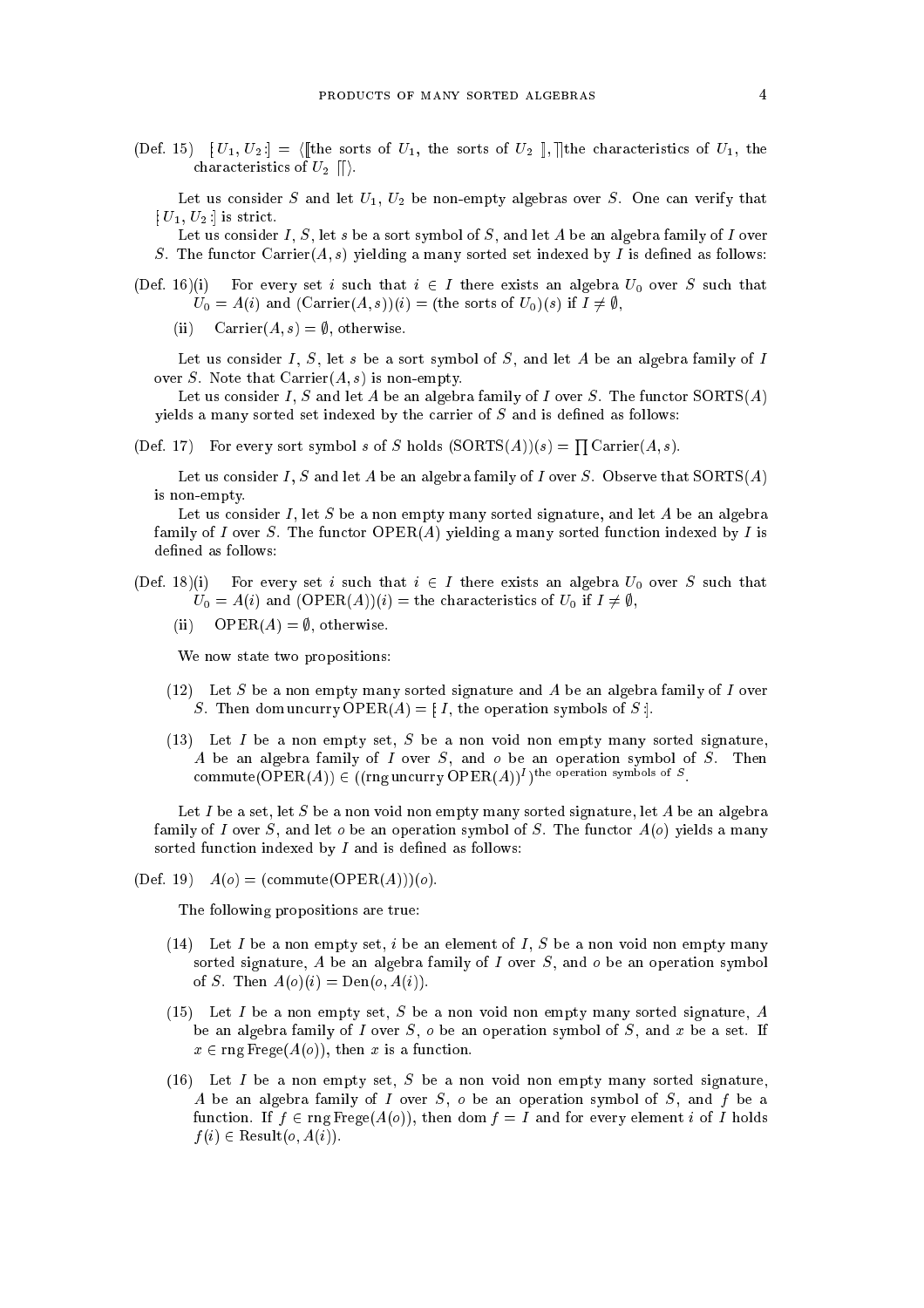- (17) Let I be a non empty set, S be a non void non empty many sorted signature, A be an algebra family of I over  $S$ ,  $o$  be an operation symbol of  $S$ , and  $f$  be a function. Suppose  $f \in \text{dom Frege}(A(o))$ . Then dom  $f = I$  and for every element i of I holds  $f(i) \in \text{Args}(o, A(i))$  and rng  $f \subseteq |A|^{\text{dom Artity}(o)}$ .
- (18) Let I be a non empty set, S be a non void non empty many sorted signature, A be an algebra family of  $I$  over  $S$ , and  $o$  be an operation symbol of  $S$ . Then  $dom(\text{dom}_{\kappa} A(o)(\kappa)) = I$  and for every element i of I holds  $(\text{dom}_{\kappa} A(o)(\kappa))(i) =$  $\text{Args}(o, A(i)).$

Let us consider I, let S be a non void non empty many sorted signature, and let A be an algebra family of I over S. The functor  $OPS(A)$  yielding a many sorted function from  $(SOLL5(A))$   $^{\prime\prime}$   $\cdot$  the arity of S into SORTS(A)  $\cdot$  the result sort of S is defined by:

- (Def. 20)(i) For every operation symbol o of S holds  $(OPS(A))(o) = (Arity(o) = \varepsilon \rightarrow$ commute( $A(o)$ ), commute(Frege( $A(o)$ ))) if  $I \neq \emptyset$ ,
	- TRUE, otherwise.  $(ii)$

Let I be a set, let S be a non void non empty many sorted signature, and let A be an algebra family of I over S. The functor  $\prod A$  yielding an algebra over S is defined as follows:

 $(\text{Def. 21})$   $\prod A = \langle \text{SORTS}(A), \text{OPS}(A) \rangle.$ 

Let I be a set, let S be a non void non empty many sorted signature, and let A be an algebra family of I over S. Note that  $\prod A$  is strict.

The following propositions are true:

- (19) For every non void non empty many sorted signature  $S$  and for every algebra family A of I over S holds  $\prod A = \langle \text{SORTS}(A), \text{OPS}(A) \rangle$ .
- (20) Let S be a non void non empty many sorted signature and A be an algebra family of I over S. Then the sorts of  $\prod A = \text{SORTS}(A)$  and the characteristics of  $\prod A$  $=$  OPS( $A$ ).

### **REFERENCES**

- [1] Grzegorz Bancerek. Curried and uncurried functions. Journal of Formalized Mathematics, 2, 1990. http: //mizar.org/JFM/Vol2/funct\_5.html.
- [2] Grzegorz Bancerek. Konig's theorem. Journal of Formalized Mathematics, 2, 1990. http://mizar.org/JFM/ Vol2/card\_3.html.
- [3] Grzegorz Bancerek. Cartesian product of functions. Journal of Formalized Mathematics, 3, 1991. http: //mizar.org/JFM/Vol3/funct\_6.html.
- [4] Grzegorz Bancerek and Krzysztof Hryniewiecki. Segments of natural numbers and finite sequences. Journal of Formalized Mathematics, 1, 1989. http://mizar.org/JFM/Vol1/finseq\_1.html.
- [5] Grzegorz Bancerek and Piotr Rudnicki. On defining functions on trees. Journal of Formalized Mathematics, 5, 1993. http://mizar.org/JFM/Vol5/dtconstr.html.
- [6] Czesław Byliński. Functions and their basic properties. Journal of Formalized Mathematics, 1, 1989. http: //mizar.org/JFM/Vol1/funct\_1.html.
- [7] Czesław Byliński. Functions from a set to a set. Journal of Formalized Mathematics, 1, 1989. http: //mizar.org/JFM/Vol1/funct\_2.html.
- [8] Czes law Bylinski. Partial functions. Journal of Formalized Mathematics, 1, 1989. http://mizar.org/JFM/ Vol1/partfun1.html.
- [9] Czesław Byliński. Some basic properties of sets. Journal of Formalized Mathematics, 1, 1989. http: //mizar.org/JFM/Vol1/zfmisc\_1.html.
- [10] Czesław Byliński. A classical first order language. Journal of Formalized Mathematics, 2, 1990. http: //mizar.org/JFM/Vol2/cqc\_lang.html.
- [11] Czesław Byliński. Finite sequences and tuples of elements of a non-empty sets. Journal of Formalized  $\mathit{Mathematics},\ 2,\ 1990.\$ http://mizar.org/JFM/Vol2/finseq\_2.html.